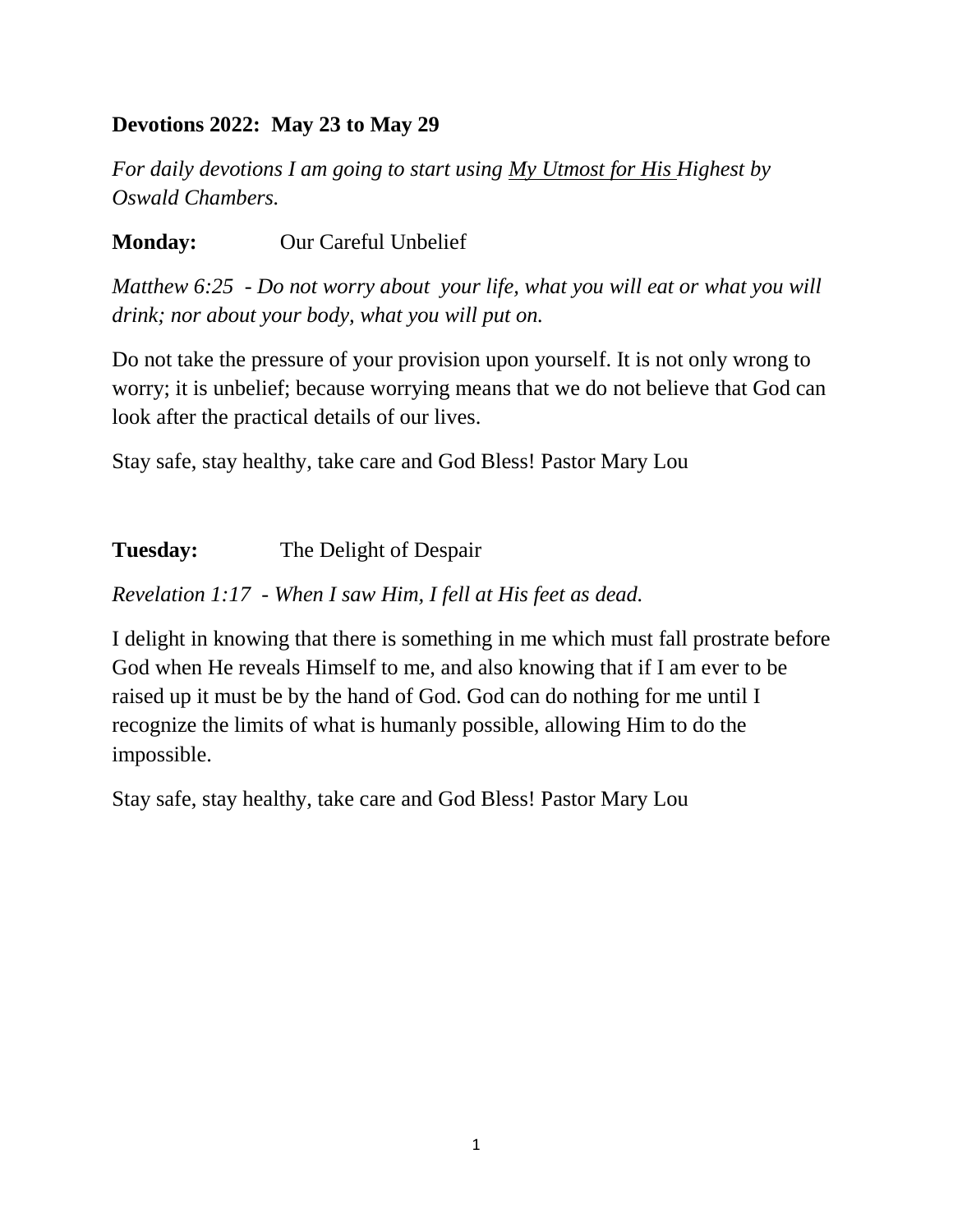# **Wednesday:** The Good or the Best?

*Genesis 13: - If you take the left, then I will go to the right; or , ig you go to the right, then I will go to the left.*

Many of us do not continue to grow spiritually because we prefer to choose on the basis of our rights, instead of relying on God to make the choice for us. Whenever our right becomes the guiding factor of out lives, it dulls our spiritual insight. The greatest enemy of the life of faith in God is not sin, but good choices which are not quite good enough. The god is always the enemy of the best.

Stay safe, stay healthy, take care and God Bless! Pastor Mary Lou

# **Thursday:** Thinking Of Prayer as Jesus Taught

# *1 Thessalonians 5:17 - Pray without ceasing.*

God answers prayer in the best way; not just sometimes, but every time. However, the evidence of the answer in the area we want it may not always immediately follow. Do we expect God to answer Prayer?

Stay safe, stay healthy, take care and God Bless! Pastor Mary Lou

# **Friday:** The Life to Know Him

*Luke 24:49 -…tarry in the city of Jerusalem until you are endued with power from on high.*

The Holy Spirit has been given; the Lord is glorified; our waiting is not dependent upon the providence of God, but on our own spiritual fitness. The attitude of receiving and welcoming the Holy Spirit into our lives is to be the continual attitude of a believer.

Stay safe, stay healthy, take care and God Bless! Pastor Mary Lou